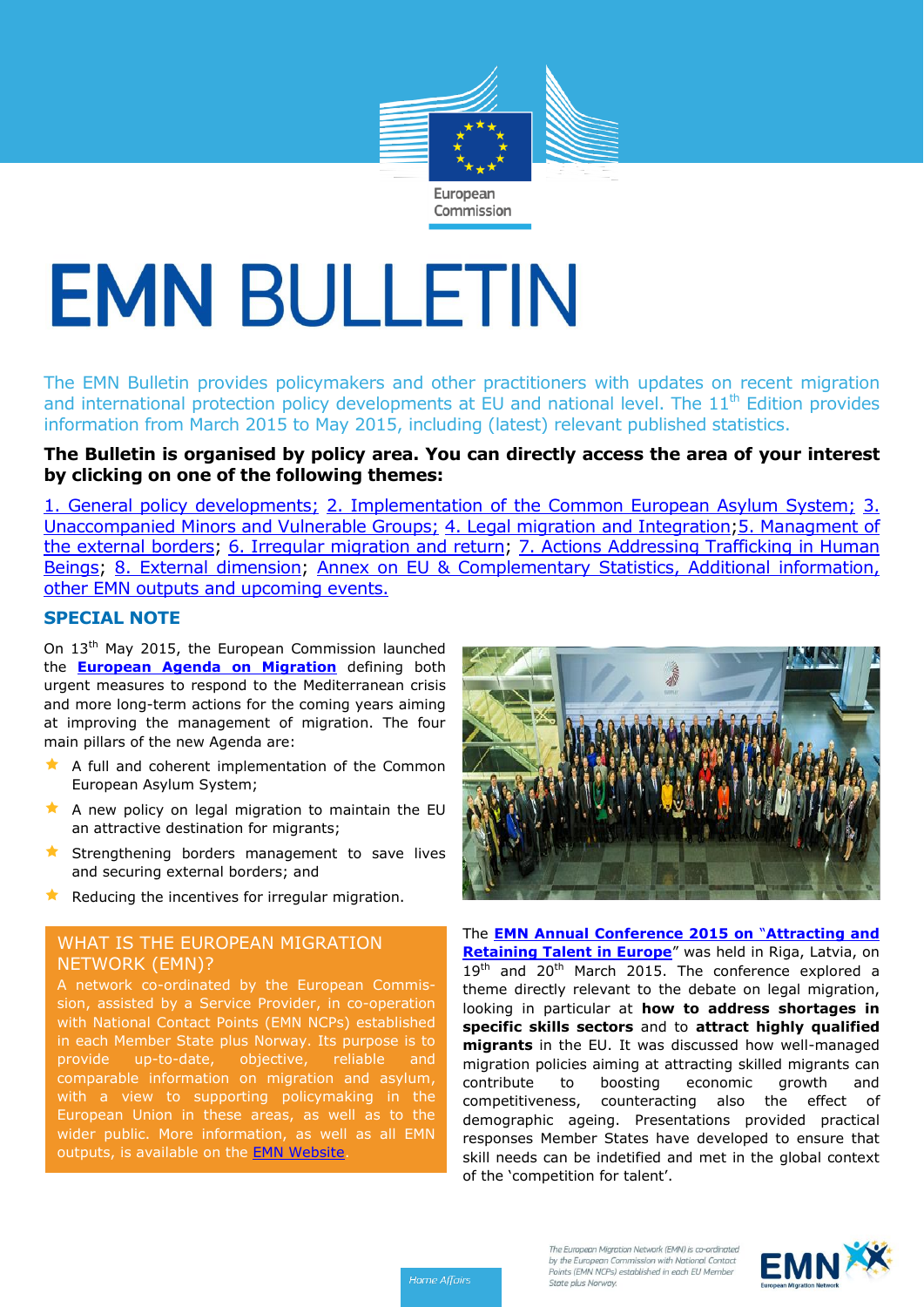# <span id="page-1-0"></span>**1. GENERAL POLICY DEVELOPMENTS**

#### EU DEVELOPMENTS AND UPDATES

The **[EMN Annual Report on Immigration and Asylum 2014](http://ec.europa.eu/dgs/home-affairs/what-we-do/networks/european_migration_network/reports/docs/annual-policy/2014/00.emn_annual_report_on_immigration_and_asylum_synthesis_report.pdf)** has been published. The synthesis report provides an overview of the information collected from 27 Member States and Norway, regarding their national policy developments and [statistical information](http://ec.europa.eu/dgs/home-affairs/what-we-do/networks/european_migration_network/reports/docs/annual-policy/2014/00.emn_annual_report_on_immigration_and_asylum_statistics_annex.pdf) on migration and asylum policies for the year 2014.

#### NATIONAL DEVELOPMENTS

- **Finland:** On 29<sup>th</sup> May 2015 the President of the Republic appointed Finland's new 74<sup>th</sup> [Government.](http://vnk.fi/en/article/-/asset_publisher/sipilan-hallitus-nimitettiin) The new Government headed by Prime Minister Juha Sipilä consists of 14 ministers. The Centre Party has six ministerial posts. The Finns Party and the National Coalition Party have four ministerial posts each.
- **Slovak Republic:** The government approved the draft National Strategy of Human Rights Protection and [Promotion in the Slovak Republic.](http://www.rokovania.sk/Rokovanie.aspx/BodRokovaniaDetail?idMaterial=24253) In a separate annex, the Strategy summarises the legal framework for the protection of migrants.

## <span id="page-1-1"></span>**2. IMPLEMENTATION OF THE COMMON EUROPEAN ASYLUM SYSTEM**

EU DEVELOPMENTS AND UPDATES

- As part of the new European Agenda on Migration, the European Commission presented an **[Emergency](http://ec.europa.eu/dgs/home-affairs/e-library/documents/policies/asylum/general/docs/proposal_for_a_council_decision_on_provisional_relocation_measures_for_italy_and_greece_en.pdf)  [response mechanism to assist Italy and Greece](http://ec.europa.eu/dgs/home-affairs/e-library/documents/policies/asylum/general/docs/proposal_for_a_council_decision_on_provisional_relocation_measures_for_italy_and_greece_en.pdf)** with new arrivals of asylum seekers. The mechanism will initially apply to Syrian and Eritrean nationals, who have an EU average recognition rate of international protection status of more than 75%. A total of **40,000 asylum seekers could be relocated from Italy and Greece, under a fair burden sharing and redistribution key, to other EU member States** over the next two years. The implementation of these measures is currently under negotiation.
- **In addition, the Commission issued a [recommendation asking Member States to resettle 20,000](http://ec.europa.eu/dgs/home-affairs/e-library/documents/policies/asylum/general/docs/recommendation_on_a_european_resettlement_scheme_en.pdf)  [people](http://ec.europa.eu/dgs/home-affairs/e-library/documents/policies/asylum/general/docs/recommendation_on_a_european_resettlement_scheme_en.pdf) residing outside the EU** and identified by the UNHCR as in clear need of international protection. The scheme will also apply over the next two years and will be also based on a distribution key. The EU is making 50 million euro available to support Member States participating in the scheme.

#### LATEST RELEVANT STATISTICS

- According to the [latest Eurostat data,](http://ec.europa.eu/eurostat/statistics-explained/index.php/Asylum_quarterly_report) the **number of applications for international protection lodged in the EU continued to rise in Q1 2015,** reaching **202,925 applications**, which is 80% more than the same quarter of the previous year. Also, 91% of the applicants **were first time applicants** (184,800), this number represents an **increase of 86% when compared to Q1 2014**. During the first quarter 2015, the top three countries of origin of asylum seekers were **Kosovo**, **Syria** and **Afghanistan**.
- A total number of **124,010 first instance asylum decisions were issued in the EU and Norway in Q1 2015**. Total positive decisions for this period amounted **57,600**, while negative decisions accounted for **66,410** (see Figure 2 in Annex). The largest number of first instance asylum decisions was issued in **Germany**, followed by **Sweden**, **Italy** and **France**.
- EASO published its [Quarterly Asylum Report](https://easo.europa.eu/wp-content/uploads/Quarterly-Asylum-Report-Q4.pdf) for the Q4 2014. According to the report, in 2014 62% of the total asylum applications in the EU were registered in **Germany, Sweden, Italy and France.**

#### NATIONAL DEVELOPMENTS

- **Austria:** Legal amendments to the Alien Law, which will enter into force in July 2015, provide new measures concerning the reception and support of asylum seekers, leading to comprehensive amendments to the admission procedure, as well as an accelerated asylum procedure for certain groups. The provisions on detention pending return, counselling on voluntary return as well as the reception system for asylum seekers were also subject to amendments.
- **Germany:** On 8th May 2015, Chancellor Merkel discussed a catalogue of measures on how to deal with the increasing numbers of refugees within the Federal Government and the Federal States. As a result, the Minister of the Interior announced a special action plan for the six Western Balkan states. Applications from asylum seekers from the Western Balkans will be concentrated in a few preliminary reception centres and a decision will be reached within three weeks following the application. A comparable action plan implemented for asylum applicants from Kosovo (February-May 2015) proved successful.

The German navy has sent a frigate to support international sea-rescue operations in response to the increasing numbers of refugees crossing the Mediterranean Sea in recent months.

 **Ireland:** Following the new measures proposed by the European Commission's European Agenda on Migration, [Ireland has responded](http://www.justice.ie/en/JELR/Pages/PR15000139) by agreeing to accept an additional 300 migrants for resettlement. Ireland has already committed to resettling 220 people, mainly Syrian nationals, up to the end of 2016. The commitment on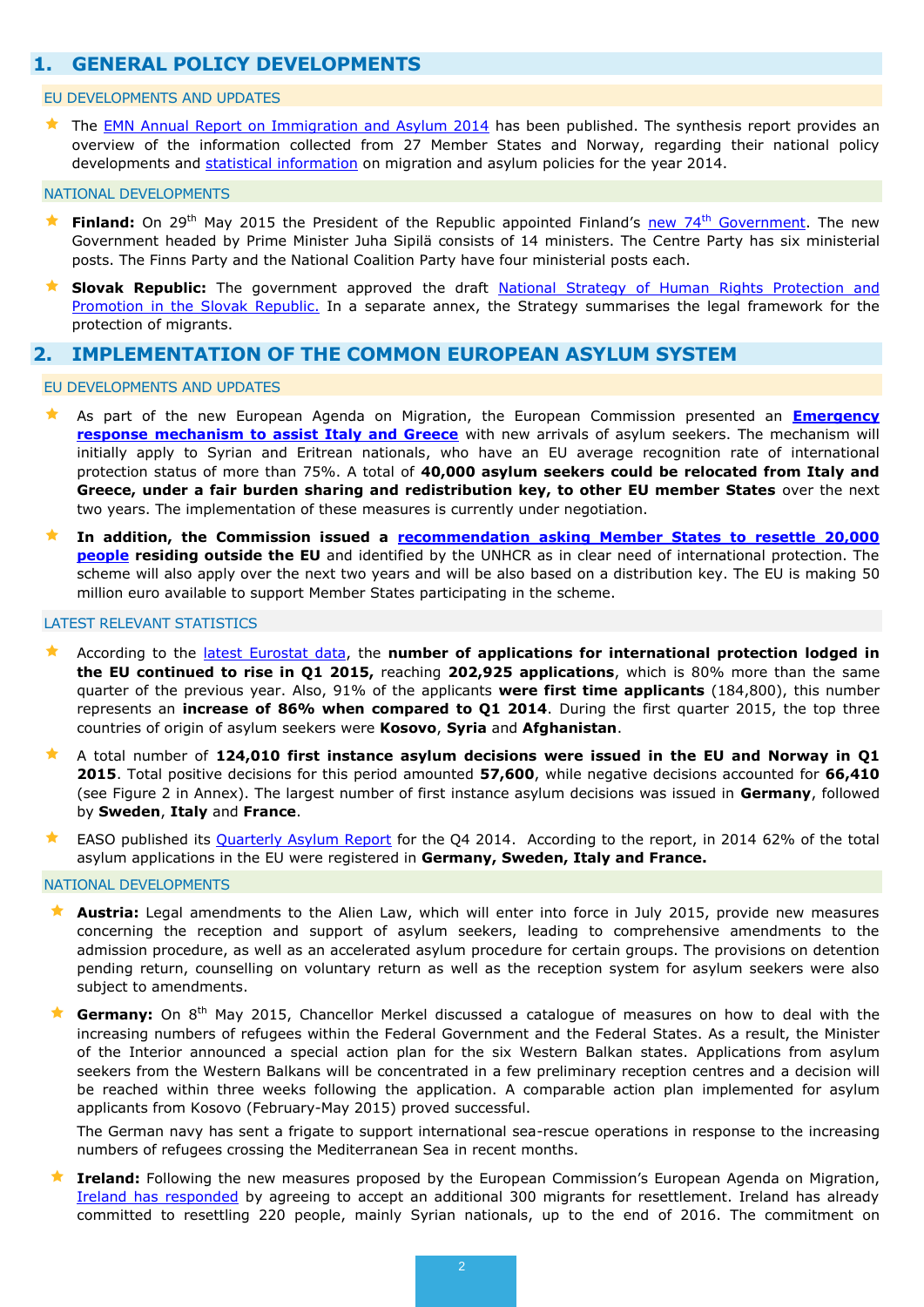resettlement is a part of the Irish Government's response to the crisis in the Mediterranean, which also includes [sending a naval vessel](http://www.defence.ie/WebSite.nsf/Release+ID/9969E8F8D41207C980257E4700284884?OpenDocument) to the Mediterranean to assist with search and rescue operations.

Also, revised arrangements have been put in place by the Office for Refugee Appeals Commission in Ireland with regard to subsidiary protection applications, whereby any person who makes a new application for refugee status [may also make an application for subsidiary protection.](http://www.orac.ie/website/orac/oracwebsite.nsf/page/subsidiaryprotection-mainpage-en) This is in light of the Court of Justice of the European Union ruling in the case of H. N. v. The Minister for Justice, Equality and Law Reform, Ireland and the Attorney General, the European Union (Subsidiary Protection) Regulations 2013 (S.I. No. 426 of 2013) amended by the European Union (Subsidiary Protection) (Amendment) Regulations 2015 (S.I. No. 137 of 2015).

- **Italy:** During the first days of May 2015, more than 400 refugees from Sub-Saharan African countries arrived in the Port of Crotone (Reggio Calabria). The refugees were rescued at sea as part of FRONTEX rescue operations. The Prefecture of Crotone coordinated the operations for the initial assistance and reception of foreigners.
- **Luxembourg**: On 19<sup>th</sup> May 2015, a governmental amendment to Bill N°6779 on international protection and temporary protection was adopted by the Council of Government. The amendment aims at introducing the possibility of case-by-case regularisation for irregular residents forced to leave the country, following a return decision in cases where they exercise parental authority over a minor child living in their household and schooled in Luxembourg for at least four years. The same possibility for regularisation holds for children who have reached majority and who have received their schooling in Luxembourg.

Following an international appeal launched by UNHCR in 2013 the Luxembourgish Government took the decision to host Syrian refugees. As a result, on 5<sup>th</sup> May 2015 Corinne Cahen, Minister for Family, Integration and the Greater Region, welcomed 43 Syrian refugees at the national airport of Luxembourg.

- **Poland:** The Prime Minister announced Poland would [receive 60 Christian families](https://www.premier.gov.pl/en/news/news/prime-minister-ewa-kopacz-poland-will-accept-60-families-from-the-conflict-torn-syria.html) from Syria. The initiative triggered many different reactions, including those claiming that religion should not be a selecting factor. In addition, family members of refugees and foreigners granted subsidiary protection who arrive in Poland on the basis of family reunification are now granted right to benefit from one-year long individual integration programmes. The programmes provide for both financial and non-financial assistance. Previously, assistance was only provided to recognised refugees and foreigners granted subsidiary protection, not to their family members.
- **Spain:** Following the global resettlement priorities identified by both UNHCR and the European Union and as agreed by the Council of Ministers of 13 December 2013, Spain has conducted a National Resettlement Programme that includes the reception of 127 Syrian refugees from camps in Jordan and Amman. The arrival and reception of the different groups was staggered with the first group arriving on  $17<sup>th</sup>$  December 2014 and further groups arriving on  $11<sup>th</sup>$  March, 22<sup>nd</sup> April and 20<sup>th</sup> May 2015.

## <span id="page-2-0"></span>**3. UNACCOMPANIED MINORS AND VULNERABLE GROUPS**

#### EU DEVELOPMENTS AND UPDATES

 The **EMN study [Policies, practices and data on unaccompanied minors](http://ec.europa.eu/dgs/home-affairs/what-we-do/networks/european_migration_network/reports/docs/emn-studies/emn_study_policies_practices_and_data_on_unaccompanied_minors_in_the_eu_member_states_and_norway_synthesis_report_final_eu_2015.pdf) was published** on 28th May 2015. The Study was based on contributions from 27 Member States and Norway. The study provided updated information regarding policies and practices in Member States and Norway in relation to unaccompanied minors. The Study and its related EMN Inform plus national reports are available via the EMN website.

#### NATIONAL DEVELOPMENTS

- **Croatia:** The Ministry of Social Policy and Youth has developed a new database on unaccompanied migrant children (UMC) in the Republic of Croatia and collected data for the year of 2014.
- **★ Italy:** The **Ministry of the Interior initiated a procedure**, reserved for local authorities, to apply for funding to provide reception services to asylum-seeking and non-asylum seeking unaccompanied minors in their local communities. Under such funding scheme a total of 1,000 new accommodation spaces should be provided.

In addition, the Ministry - under the Department for Civil Liberties and Immigration - published a public call for [funding projects](http://www.integrazionemigranti.gov.it/Attualita/News/Pagine/Avviso2.aspx) aimed at activities for the temporary reception of unaccompanied minors in highly specialised facilities. The funding is expected to create at least 414 new accommodation spaces daily.

- **Luxembourg**: The Council of Government committed itself to strengthen the capacity of childcare facilities and to provide the Ministry of Family, Integration and the Greater Region with budget appropriations and the necessary resources to cope with current and future demands.
- **Sweden:** The number of unaccompanied minors (UAMs) applying for asylum in Sweden has been rising significantly in recent months. Overall, during the first five months of 2015, an increase of 80% was registered when compared to the same period in 2014. As a result, contingency planning has been developed, under which Sweden created a surplus of available accommodation for UAMs at the beginning of 2015. However, this surplus is now exhausted, and new accommodation will need to be found. The reception of UAMs in Sweden is based on voluntary agreements between the Migration Agency and municipalities. When voluntary agreements are not sufficient to accommodate all UAMs, municipalities can now be forced to provide the necessary accommodation.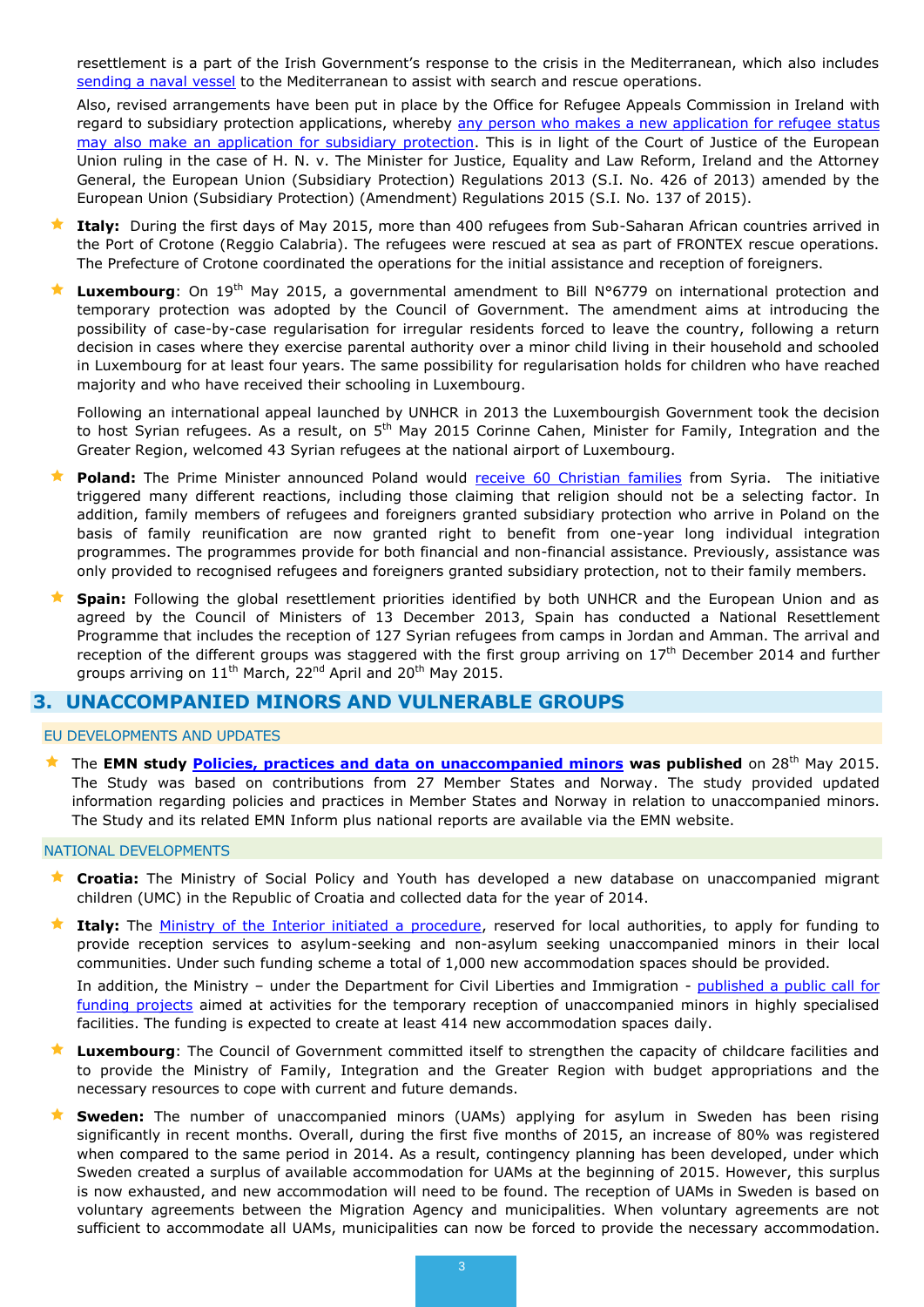# <span id="page-3-0"></span>**4. LEGAL MIGRATION AND INTEGRATION**

#### EU DEVELOPMENTS AND UPDATES

- The **EMN study '[Admitting third-country nationals for business purposes](http://ec.europa.eu/dgs/home-affairs/what-we-do/networks/european_migration_network/reports/docs/emn-studies/emn_study_admitting_third_country_nationals_for_business_purposes_synthesis_report_04may2015.pdf)' was published** on 5th May 2015. The Study was based on contributions from 24 Member States; both the Study and national contributions are available via the EMN website.
- The EMN will soon release its up-coming 2015 Study on '**[Determining Labour Shortages and the need for](http://ec.europa.eu/dgs/home-affairs/what-we-do/networks/european_migration_network/reports/studies/results/economic-migration/index_en.htm)  [Labour Migration](http://ec.europa.eu/dgs/home-affairs/what-we-do/networks/european_migration_network/reports/studies/results/economic-migration/index_en.htm)'**. National Reports are being made available on the EMN website in advance of the publication of the Synthesis Report of the Study.
- On 27th May 2015, the European Commission launched a **[public consultation on the EU Blue Card](http://ec.europa.eu/dgs/home-affairs/what-is-new/public-consultation/2015/consulting_0029_en.htm)** aiming to foster the debate and collect feedback on the actions EU should take to increase its attractiveness for highly qualified migrants, helping business in recruiting talented workers, and how to improve the "EU Blue Card" scheme. The consultation will remain open until  $21<sup>st</sup>$  August 2015.

#### NATIONAL DEVELOPMENTS

- Austria: On 30<sup>th</sup> April 2015 the results of the [Migrant Integration Policy Index \(MIPEX\)](http://www.mipex.eu/) were presented in Austria. Overall, Austria's integration policies were evaluated as being "halfway favourable", however the results also showed that there is room for improvement in areas such as political participation and access to nationality.
- **France:** In order to improve the reception conditions of migrants, an internal memorandum has been sent to the competent services on March 12<sup>th</sup> 2015, to abolish the medical examination compulsory for certain categories of migrants, in particular foreign students applying for a change of status.
- **Italy:** As of 18th May 2015, applications for Italian citizenship may be submitted electronically. As a result, the new service, provided by the Ministry of the Interior - Department for Civil Liberties and Immigration – is faster and data entry streamlined.
- Luxembourg: On 4<sup>th</sup> March 2015, the law of 27 February 2015 on the organisation of a national referendum concerning various questions in relation to the drawing up of a new Constitution was published in the *Mémorial*  (official journal of the Grand-Duchy of Luxembourg). One of the three questions submitted to the referendum relates to the approval of the active voting rights of non-Luxembourg nationals in parliamentary elections.

On 27<sup>th</sup> March 2015, the Luxembourg Reception and Integration Office (OLAI) together with the Directorate of Immigration, launched a call for projects on actions funded under the Asylum, Migration and Integration Fund (AMIF 2014-2020), as well as the submission requirements for a co-funding application.

 **Poland**: The [first report](file:///J:/EUR/DG%20HOME%20EMN%20Service%20Provider%202014_2017/Workstream%20IV%20Dissemination%20and%20liaison/IV.3.%20Visibility%20and%20dissemination/EMN%20Bulletin/EMN%20Bulletin%2011%202015/Bulletin/•https:/emn.gov.pl/esm/aktualnosci/12618,Przyjeto-sprawozdanie-z-realizacji-Planu-wdrazania-dla-Polityka-migracyjna-Polsk.html) on the implementation of the Action Plan to the "Migration Policy of Poland" in 2014 was approved by the inter-ministerial Committee for Migration. According to the report, there is still room for improvement regarding the integration of foreigners.

Also, a cross-sectoral and interdisciplinary team with the aim to prepare a [model of immigrant integration](https://ec.europa.eu/migrant-integration/news/poland-a-team-for-immigrant-integration-is-being-formed-in-gdansk) was formed in Gdansk, one of the largest cities in Poland. This is the first Polish city to work on an integration policy in such a participatory and interdisciplinary way.

- **Portugal:** The Strategic Plan for Migration 2015-2020 (*Plano Estratégico Para as Migrações- PEM*) was adopted in Portugal as a result of the contribution and cooperation of several ministries and public bodies (e.g. ACM/SEF/General Directorate for Consular Affairs and Portuguese Communities). The Plan is based on five political priorities such as; immigrant integration, promotion of the integration of new citizens, coordination of migration flows, strengthening legal migration and the quality of migration-related services, as well as the promotion, monitoring and assistance to the return of emigrants.
- **Spain**: During April 2015, the Official Gazette in its Resolution of 10 March and 13 March 2015, published the call for grants, according to the categories established by AMIF, in the areas of asylum and refugees and vulnerable immigrants for medical care in Centres of Temporary Stay of Immigrants in Ceuta and Melilla, as well as calls for development of programmes aimed at facilitating the integration of immigrants and development of programmes for assisted voluntary return of immigrants.
- **Sweden:** The Swedish Government has announced a number of new initiatives to facilitate the establishment of newly-arrived immigrants in society and on the labour market. These initiatives have been developed against the background of strongly increasing numbers of new immigrants (primarily beneficiaries of international protection and people immigrating for family reasons). The new policy initiatives include additional funding for social activities, study circles, acquisition of the Swedish language, mentorship and activities of sports associations. Their purpose is to enable newly-arrived to meet people who are already established in Sweden and who can share knowledge and experiences. The target group for free language tuition (Swedish for immigrants) will be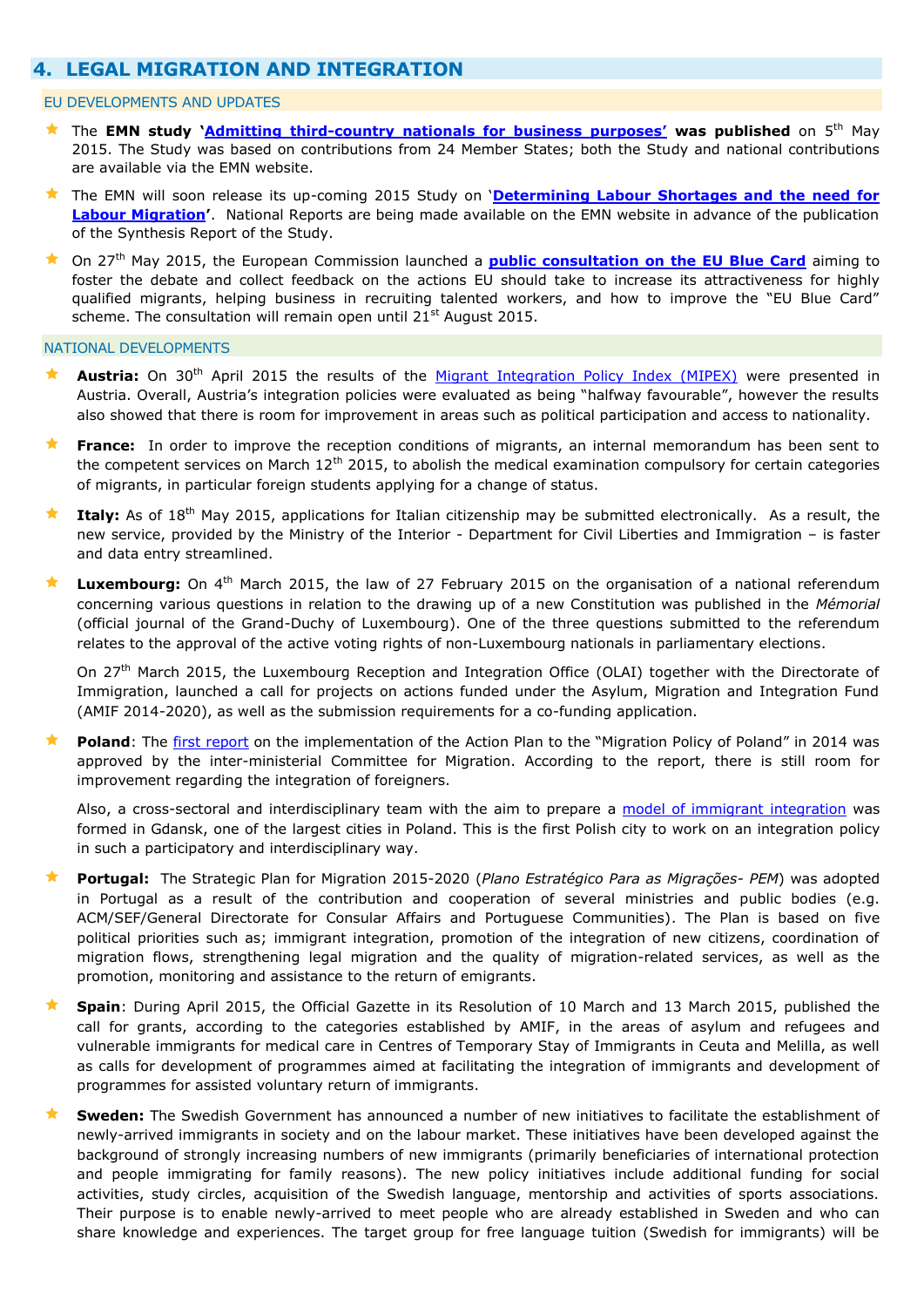widened so as to include beneficiaries of international protection who are still living in accommodation for asylum seekers (due to the lack of ordinary and affordable housing). The Government intends to provide additional funding to increase the refugee reception capacity in municipalities. Tripartite talks (with employers' organisations and trade unions) have been launched regarding a 'fast track' for newly-arrived beneficiaries of international protection into the labour market. Pilot schemes to investigate and identify newly arrived asylum applicants' vocational skills at an early stage of the asylum procedure and to provide relevant internships are being tested in some Swedish regions.

★ United Kingdom: A as of 6<sup>th</sup> April 2015, all nationals from outside the European Economic Area (EEA) arriving to the UK for longer than six months, will be required to pay a 'health surcharge' as part of their visa application. The health surcharge will be £200 (about 280 euros) per year and £150 (about 210 euros) per year for students and will be paid online for the total period of their UK visa. Dependants will generally pay the same amount as the main applicant. The surcharge does not apply to anyone applying for a visitor visas. However, non EEA visitors will continue to be fully liable for the costs of any NHS treatment at the point they receive it.

#### *Economic migration*

- **Estonia:** On 10<sup>th</sup> April 2015 the Estonian Ministry of Economics and Communications approved the first nationwide action plan for the attraction of foreign talents, for the years 2015-2016. The plan creates a framework and a comprehensive systematic approach for the attraction and retention of highly skilled migrants. The main aim of the plan is to make Estonia more attractive to foreign talents and to develop the Estonian economy. As a part of the plan, the portal ["Work in Estonia"](http://www.workinestonia.com/) was created, which includes information about the recruitment of foreigners, work and life in Estonia.
- **Italy:** The [procedures for entry and residence permit applications have been simplified](http://www.interno.gov.it/it/notizie/carta-blu-ue-semplifica-procedura-rilascio) for third-country nationals who intend to perform highly qualified jobs (EU Blue Card). An employer who has signed a Memorandum of Understanding with the Ministry of the Interior and the Ministry of Labour and Social Policies, may now notify the proposed 'residence contract' to the Single Desk for Immigration, without applying and waiting for an authorisation.
- **Poland:** In response to an increased rate in the misuse of the 'simplified system of employment of foreigners' (based on registration of declarations of intent to entrust work to a foreigner and addressed to citizens of six countries - Armenia, Belarus, Georgia, Moldova, Russia and Ukraine), [restrictions were introduced](https://www.emn.gov.pl/ese/news/12510,Tightening-of-the-rules-of-registering-employer-declarations-in-Warsaw.html) as of 17<sup>th</sup> April 2015.

Also, on  $1^{st}$  May 2015 [new regulations](https://ec.europa.eu/migrant-integration/news/poland-new-regulations-on-employment-of-foreigners) on the access of foreign employees to the labour market were introduced. The main changes include: granting unrestricted access to the Polish labour market (right to take up employment in Poland without the need to obtain a work permit) to foreign students and doctoral students staying in Poland on the basis of a student visa, foreigners giving occasional lectures, speeches or presentations of a particular scientific or artistic value.

 **Spain:** In April 2015 an [assessment of the implementation of the International Mobility Section of the](http://extranjeros.empleo.gob.es/es/UnidadGrandesEmpresas/ley14_2013/documentacion/Informe_anual_de_la_Seccion_de_Movilidad_de_la_ley_14_2013.pdf)  [Entrepreneurial Support and Internationalisation Act of 27 September 2013](http://extranjeros.empleo.gob.es/es/UnidadGrandesEmpresas/ley14_2013/documentacion/Informe_anual_de_la_Seccion_de_Movilidad_de_la_ley_14_2013.pdf) was undertaken by the Ministry of Employment and Social Security, through the Secretariat General for Immigration and Emigration. The report provides a very positive assessment and highlights the contribution to the establishment of a framework for the internationalisation of the economy and the improvement of the international opinion of Spain as a destination for investment and talent. The report also contains recommendations to enhance the potential impact of the new mobility framework (e.g. regulatory adjustments, broader transposition of the new ICT Directive and, progress in promoting the regulation by means of an Awareness-Raising Plan).

#### *Student migration*

**Poland**: The [President presented and signed](https://emn.gov.pl/ese/news/12514,Polish-President-opts-for-the-internationalization-of-Polish-higher-education.html) the draft legislative amendments to enhance the innovation of the Polish economy. The draft contained, among others, solutions that support the further internationalisation of Polish science and higher education institutions.

A student exchange agreement with the United Arab Emirates was also signed. This is the second agreement Poland has signed with an Arabic country. Similar agreements are being negotiated with Qatar and Kuwait.

## <span id="page-4-0"></span>**5. MANAGEMENT OF THE EU EXTERNAL BORDERS**

## EU DEVELOPMENTS AND UPDATES

The Commission adopted on 25<sup>th</sup> June 2015 a [proposal for a Regulation on a new uniform format for visas.](http://ec.europa.eu/dgs/home-affairs/e-library/documents/policies/borders-and-visas/visa-policy/docs/uniform_format_for_visas_regulation_proposal_en.pdf) The current EU visa sticker is part of the common EU visa policy, including also the Visa Information System (VIS). The main aim of the proposal is to fight the fraud of visa stickers, which has increased over the last few years.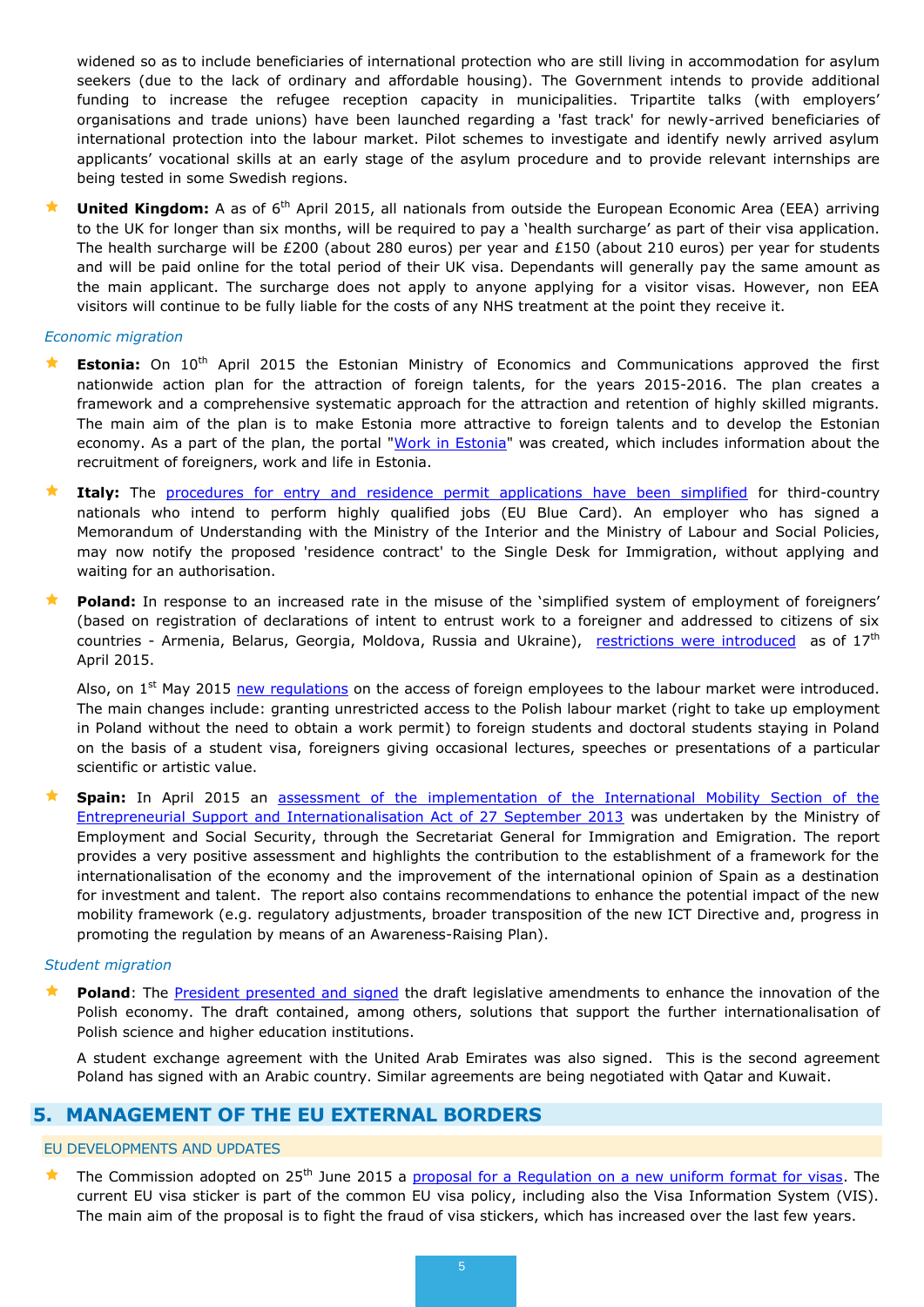- ★ On 25<sup>th</sup> May 2015 the Commission adopted its  $7<sup>th</sup>$  bi-annual report on the functioning of the Schengen area</u>. The document highlights that the reporting period was characterised by the tragedy of increasing numbers of migrants risking their lives to cross the Mediterranean Sea and an increasing threat posed by radicalized persons, including foreign terrorist fighters. An overview of the measures taken to address these challenges, focusing on the actions taken within Schengen framework, is also provided in the report.
- The [Commission announced](http://ec.europa.eu/dgs/home-affairs/what-is-new/news/news/2013/20130717_01_en.htm) that as of the 17<sup>th</sup> July 2015, third-country nationals travelling to Europe will need a valid passport fulfilling the following criteria: the passport validity shall last until at least three months after the intended date of departure from the territory of the Member States and, the passport shall have been issued within the previous 10 years.

#### NATIONAL DEVELOPMENTS

- Portugal: The Member State was chosen to start up the European Project "Smart Borders", thus the project was launched in Lisbon's airport on 15<sup>th</sup> March 2015. The project aims to reduce the delays at border crossing points and penalise those who do not comply with the rights of stay, as well as to increase the security at border checks. In addition, the project comprises a European record of third-country nationals' entries and departures, which contains biometric data and a Registered Travellers Programme also for third-country nationals, which enables them to use automatic borders – in the Portuguese case RAPID electronic borders.
- **United Kingdom**: As from 6<sup>th</sup> April 2015, changes have being made to the way in which biometric information, including fingerprints and facial images are being managed. The new rules will mean that anyone registering or naturalising as a British Citizen will need to provide their biometrics as part of their application. Non-EEA nationals applying for a residence card, derivative residence card or permanent residence card will also need to submit their biometrics. The changes will help align existing legislation and tighten up checks for those applying to stay in the UK.

## <span id="page-5-0"></span>**6. IRREGULAR MIGRATION AND RETURN**

#### EU DEVELOPMENTS AND UPDATES

Following the launch of the European Agenda on Migration, the Commission presented on 25<sup>th</sup> May 2015 the first agenda initiatives to improve the management of migration in all its aspects. These included:

- An [EU Action Plan against migrant smuggling \(2015 -](http://ec.europa.eu/dgs/home-affairs/e-library/documents/policies/asylum/general/docs/eu_action_plan_against_migrant_smuggling_en.pdf) 2020) providing concrete actions to prevent and reduce migrant smuggling. Actions include amongst others: enhanced cooperation and exchange of information with financial institutions, internet service providers and social media, to detect and remove the advertised content used by smugglers, as well as the set of a list of suspicious vessels.
- [Guidelines for fingerprinting](http://ec.europa.eu/dgs/home-affairs/e-library/documents/policies/asylum/general/docs/guidelines_on_the_implementation_of_eu_rules_on_the_obligation_to_take_fingerprints_en.pdf) were also developed, these set out a best practices approach for fingerprinting newly arrived applicants for international protection.
- A **[new Operational Plan for the Joint Operation Triton](http://frontex.europa.eu/news/frontex-expands-its-joint-operation-triton-udpbHP)** foresees that during the peak summer season, Triton will deploy 3 airplanes, 6 Offshore Patrol Vessels, 12 patrol boats, 2 helicopters, 9 debriefing and 6 screening teams. The Operational Plan also extends the geographical area of Triton southwards to the borders of the Maltese search and rescue zone to cover the area of the former Italian Mare Nostrum operation.

#### LATEST RELEVANT STATISTICS

- The [Frontex Risk Analysis Report](http://frontex.europa.eu/assets/Publications/Risk_Analysis/FRAN_Q4_2014.pdf) for the last quarter of 2014 and the [Annual Risk Analysis Report](http://frontex.europa.eu/assets/Publications/Risk_Analysis/Annual_Risk_Analysis_2015.pdf) were released in April 2015. Due to the lower migration pressure of the winter season, **most indicators of irregular migration slightly decreased** compared to the previous quarter, the **only rise** observed being **detections at the external borders** (**160% more than Q3 2014**). Migratory pressure at the EU's external border remained high, with little variation in the routes: fewer detections were reported at the Central Mediterranean route, whilst detections on the Western Balkans route increased. The year 2014 has seen **an unprecedented number of illegal border crossing detected (280,000)**, which is mainly due to the Syrian crisis. Also **detection of facilitators has increased 41% when compared to 2013** (from 7,252 to 10,234). In 2014, **more than 114,000 refusals of entry were issued** at the EU's external borders, 11% fewer than in 2013.
- **Detections of illegal stay** in Q4 2014 were **higher than any previous fourth quarter** and 35% higher than in the previous year. These rose from 345,098 in 2013 to **441,780 in 2014**, mainly due to the high number of Syrians and Eritreans who later applied for international protection. The number of **effective returns was 161,309**, a slight increase compared to 2013 (1%)
- **Syrian nationals** registered the highest number of those detected in Q4 2014 (22,414 detections) although detections decreased by **41% compared to Q3 2014**. The latter were followed by **Kosovar** nationals (17,569), where numbers **increased by 432% compared to the last quarter, Afghan** (9,308) and **Albanian nationals** (3,208). The top-five third-country nationalities refused entry were **Ukrainians** (4,578) followed by **Albanians** (3,650), **Russians** (2,815), **Serbians** (2,277) and **Georgians** (2,113). The top five nationalities found in **illegal**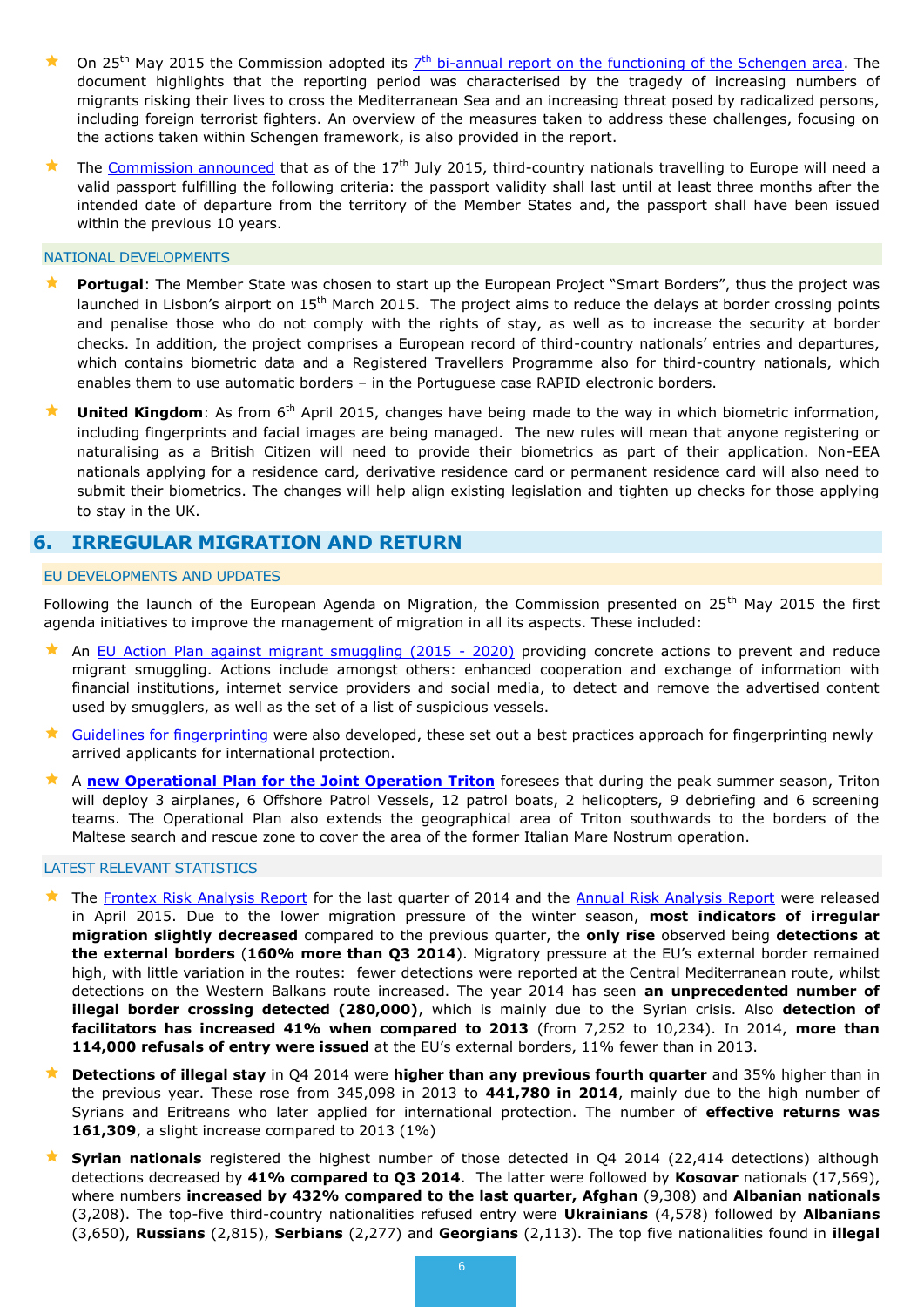**stay** were **Syrians** (22,869) whose number represented a **114% increase** when compared to **Q3 2014, Afghans** (8,645), **Kosovars** (6,968) which **increased of 374% compared to Q3 2014**, **Moroccans** (6,529) and **Eritreans** (6,508).

#### NATIONAL DEVELOPMENTS

 **Austria**: In February 2015 the Austrian Administrative High Court ruled that there is a lack of legal definition in the Austrian Aliens Police Act of 'significant flight risk' within the meaning of the Dublin III regulation, subsequently in March 2015 the Austrian Constitutional Court ruled that the procedural rules for legal remedy in case of detention pending removal are unconstitutional. As a result, detention pending removal is currently not applied but will be resumed following the amendment of the Alien law 2015 that will enter into force on 20<sup>th</sup> July 2015. In addition on the 29<sup>th</sup> May 2015, the Federal Minister of the Interior issued a Regulation which reinstated with immediate effect the possibility of detention for Dublin cases.

The annual report "Organised Human Smuggling" was published by the Federal Criminal Police Office on  $10<sup>th</sup>$  April 2015. According to the report, in 2014, a total of 34,070 persons were intercepted, hence an increase of about 24% compared to 2013 (27,486 persons).

- **Croatia:** A 'Monitoring of Forced Removal' agreement has been made between the Ministry of the Interior and the Croatian Law Centre (HPC), as a monitoring organisation. The agreement foresees 20 monitoring activities in total; ten will be carried out in the Reception Centre for Foreigners, five in the Vukovar-Srijem Police Department and five in the Zagreb Police Department. The first monitoring period will last until mid-2015.
- **France**: A [new package on assisted voluntary return and reintegration](http://legifrance.gouv.fr/eli/arrete/2015/4/17/INTV1508770A/jo/texte) entered into force on May 1<sup>st</sup> 2015. The new instrument mainly redefines the financial assistance, divided into three categories according to country of origin. It provides that any beneficiary should be able to prove a minimum of six-month presence on French territory to be granted a package, and diversifies the reintegration assistance available by providing three levels of financial aid, which can be combined for a better follow up of beneficiaries' needs.

A [decree adopted on March 30](http://www.legifrance.gouv.fr/affichTexte.do?cidTexte=JORFTEXT000030419658&categorieLien=id)<sup>th</sup> 2015</u> aims at combating the fraudulent posting of workers and illegal employment. In particular, it sets out the obligations of employers based outside France who post workers in France and specifies how the obligation to monitor and the responsibility of contracting authorities and ordering parties towards their sub-contractors and joint-contractors should be implemented, as well as the conditions for liability of the joint-contractor.

- Greece: On 11<sup>th</sup> 12<sup>th</sup> March 2015 as a result of a joint law enforcement action, the Greek law enforcement authorities, with the support of Europol, [dismantled an organised criminal group](https://www.europol.europa.eu/newsletter/joint-law-enforcement-action-tackle-people-smuggling-network-greece) suspected of facilitating the entry of irregular migrants - mainly Syrian nationals - into Greece from Turkey via maritime routes.
- **Poland**: The Border Guard and National Labour Inspectorate signed a [new cooperation agreement](https://emn.gov.pl/esm/aktualnosci/12580,Jeszcze-szersza-wspolpraca-miedzy-PIP-i-SG.html) to better address growing misuse related to illegal employment of foreigners.

## <span id="page-6-0"></span>**7. ACTIONS ADDRESSING TRAFFICKING IN HUMAN BEINGS**

#### EU DEVELOPMENTS AND UPDATES

<sup>\*</sup> On 29<sup>th</sup> April 2015 the European Commission and the High Representative of the European Union for Foreign Affairs Security Policy adopted a joint Communication on an EU Action Plan on Human Rights and Democracy for [the period 2015-2019.](http://ec.europa.eu/europeaid/sites/devco/files/joint-communication-ap-human-rights-and-democracy_en.pdf) The plan is composed of 32 actions, amongst which the issue on trafficking in human beings is included.

#### LATEST RELEVANT STATISTICS

 $\star$  The [2015 edition of the second working paper at the EU level on statistics on trafficking in human beings](http://ec.europa.eu/anti-trafficking/sites/antitrafficking/files/eurostat_report_on_trafficking_in_human_beings_-_2015_edition.pdf) was published by Eurostat. The second revised edition contains statistical data for the years 2010, 2011 and 2012 from all 28 EU Member States and the following EU Candidate and EFTA/EEA (Iceland, Norway) countries: Montenegro, Norway, Serbia, Switzerland and Turkey.

#### NATIONAL DEVELOPMENTS

- Austria: The fourth ["National Action Plan on Combating Human Trafficking"](http://www.bmeia.gv.at/fileadmin/user_upload/Zentrale/Aussenpolitik/Menschenrechte/Nationaler_Aktionsplan_2015-2017.pdf) (2015-2017) was adopted on 21<sup>st</sup> April 2015 by the Austrian government. The Plan covers the areas of national/international cooperation, prevention, victim protection, prosecution and evaluation/monitoring. The third Austrian Report on Combating [Human Trafficking](http://www.bmeia.gv.at/fileadmin/user_upload/Zentrale/Aussenpolitik/Menschenrechte/3_Oesterreichischer_Bericht_2012-2014.pdf) was also adopted. The report overall highlights the implementation of measures stipulated in the third NAP (2012–2014) and its challenges.
- **Croatia:** A second evaluation visit to Croatia from 9<sup>th</sup> to 12<sup>th</sup> March 2015 was carried out by a delegation of the Council of Europe's Group of Experts on Action against Trafficking in Human Beings (GRETA). During the visit, the GRETA delegation met representatives of state authorities, NGO's, the Centre for Missing and Abused Children,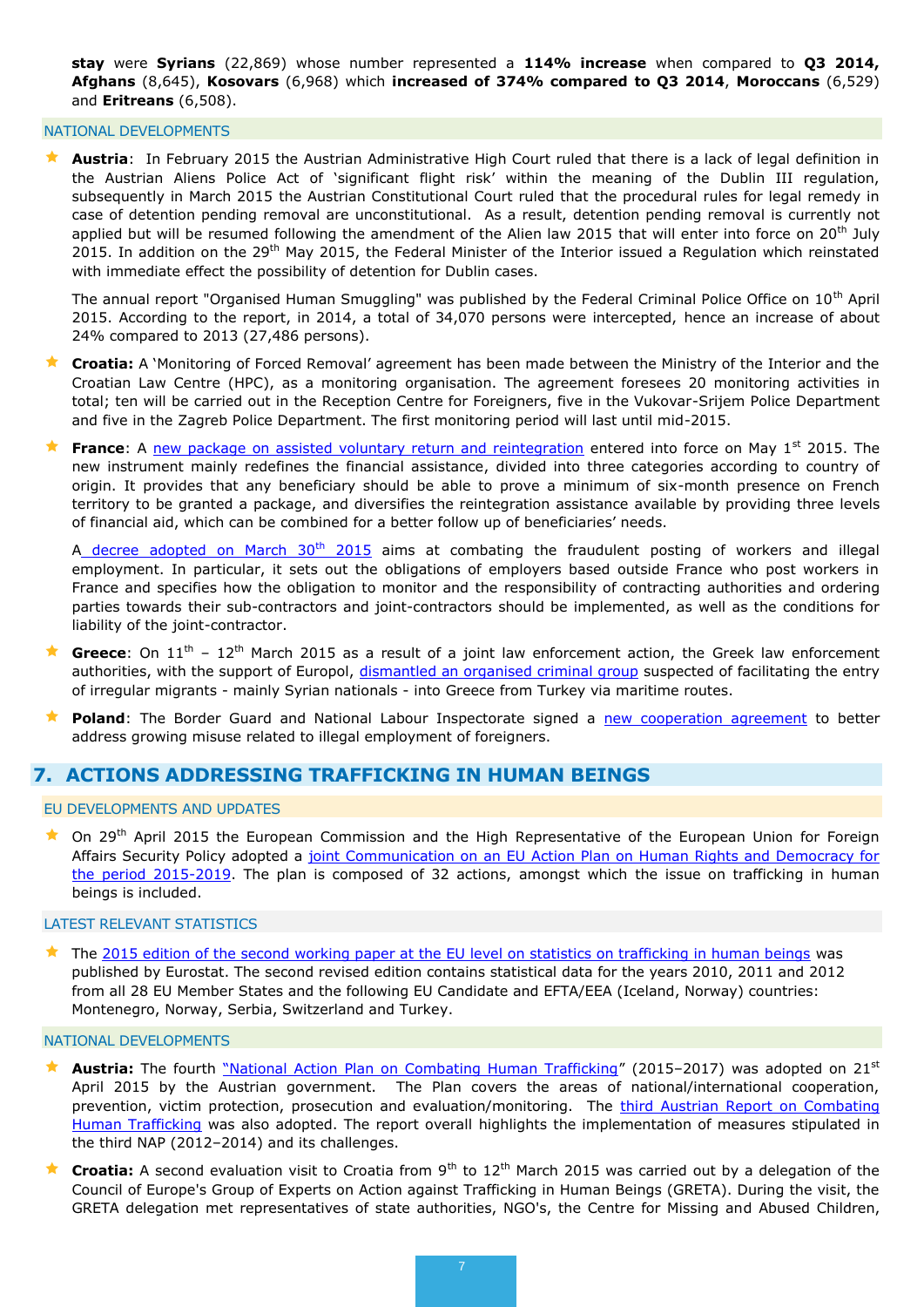Mobile Team against Human Trafficking, the International Organization (IOM) for Migration and the United Nations High Commissioner for Refugees (UNHCR). GRETA will prepare and adopt a final report to be published in 2015.

- **France:** Following the adoption of the National Interministerial Action Plan to combat trafficking in human beings in May 2014, an [instruction was published](http://circulaires.legifrance.gouv.fr/pdf/2015/05/cir_39619.pdf) to specify the process for residence permit applications for victims of human trafficking who lodged a complaint or acted as a witness. In particular, the process allows the renewal of temporary residence permits throughout the duration of the criminal procedure and in the event of final conviction it allows the issuance of a ten year residence permit. This instruction also sets out exemption from taxes and stamp duties when residence permits are issued and renewed.
- **Germany:** On the 1<sup>st</sup> March 2015, an amendment to the Act on Benefits for Asylum Seekers came into force. As a result, third-country nationals who are victims of human trafficking and have agreed to give testimony against offenders in a criminal case in Germany, no longer receive benefits under the Welfare Law for Asylum-seekers but are now recipients of social assistance benefits under the Social Code, which includes access to a broader range of benefits.

# <span id="page-7-0"></span>**8. EXTERNAL DIMENSION**

#### NATIONAL DEVELOPMENTS

 **Hungary:** As an integral part of the project "Support to the Silk Routes Partnership for Migration under the Budapest Process" (the so-called Silk Routes Project) the pilot project "Establishment of Migration Information Centres and Raising Awareness on Migration in Pakistan" was launched in March 2015. The aim is to raise awareness on migration related questions in Pakistan, with specific focus on increasing accessibility to general and specific information on migration, on providing potential migrants with information and counselling, as well as on raising awareness on regular and irregular migration and its serious concerns. Hence, two Migration Information Centres will be established and an awareness raising campaign on migration will be launched in the country. The Migration Information Centres will on the one hand aim to contribute to the definition and implementation of a migratory policy adapted to national, regional and international levels and on the other hand to provide up-todate, practical information on migration processes. A television series based on case studies of legal and irregular migration will be broadcast in Pakistan, as part of the awareness-raising campaign.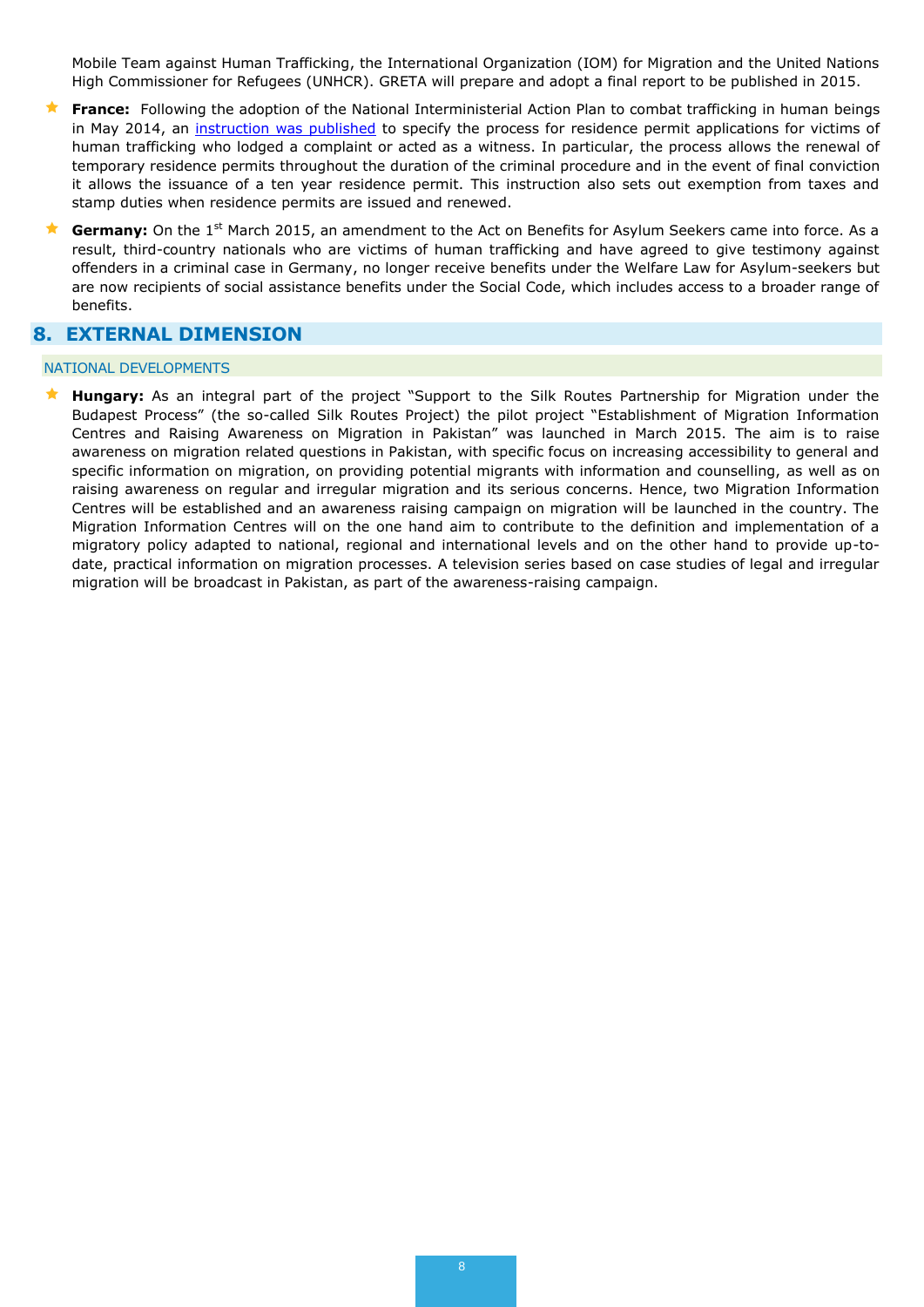# <span id="page-8-0"></span>**ANNEX: EU & COMPLEMENTARY STATISTICS, ADDITIONAL INFORMATION, OTHER EMN OUTPUTS AND UPCOMING EVENTS**

# **EU Figures**

Figure 1a: Asylum applications in EU-28, January 2014 – March 2015



*Source: Eurostat [\[migr\\_asyappctzm\]](http://appsso.eurostat.ec.europa.eu/nui/show.do?query=BOOKMARK_DS-055296_QID_-4CD2F9C0_UID_-3F171EB0&layout=TIME,C,X,0;GEO,L,Y,0;CITIZEN,L,Z,0;SEX,L,Z,1;AGE,L,Z,2;ASYL_APP,L,Z,3;UNIT,L,Z,4;INDICATORS,C,Z,5;&zSelection=DS-055296UNIT,PER;DS-055296SEX,T;DS-055296ASYL_APP,ASY_APP;DS-055296CITIZEN,TOTAL;DS-055296INDICATORS,OBS_FLAG;DS-055296AGE,TOTAL;&rankName1=TIME_1_0_0_0&rankName2=UNIT_1_2_-1_2&rankName3=GEO_1_2_0_1&rankName4=AGE_1_2_-1_2&rankName5=CITIZEN_1_2_-1_2&rankName6=INDICATORS_1_2_-1_2&rankName7=ASYL-APP_1_2_-1_2&rankName8=SEX_1_2_-1_2&ppcRK=FIRST&ppcSO=ASC&sortC=ASC_-1_FIRST&rStp=&cStp=&rDCh=&cDCh=&rDM=true&cDM=true&footnes=false&empty=false&wai=false&time_mode=NONE&time_most_recent=false&lang=EN&cfo=%23%23%23%2C%23%23%23.%23%23%23), accessed on 23rd June 2015.*





*Source: Eurostat [\[migr\\_asyappctzm\]](http://appsso.eurostat.ec.europa.eu/nui/show.do?query=BOOKMARK_DS-055296_QID_-4CD2F9C0_UID_-3F171EB0&layout=TIME,C,X,0;GEO,L,Y,0;CITIZEN,L,Z,0;SEX,L,Z,1;AGE,L,Z,2;ASYL_APP,L,Z,3;UNIT,L,Z,4;INDICATORS,C,Z,5;&zSelection=DS-055296UNIT,PER;DS-055296SEX,T;DS-055296ASYL_APP,ASY_APP;DS-055296CITIZEN,TOTAL;DS-055296INDICATORS,OBS_FLAG;DS-055296AGE,TOTAL;&rankName1=TIME_1_0_0_0&rankName2=UNIT_1_2_-1_2&rankName3=GEO_1_2_0_1&rankName4=AGE_1_2_-1_2&rankName5=CITIZEN_1_2_-1_2&rankName6=INDICATORS_1_2_-1_2&rankName7=ASYL-APP_1_2_-1_2&rankName8=SEX_1_2_-1_2&ppcRK=FIRST&ppcSO=ASC&sortC=ASC_-1_FIRST&rStp=&cStp=&rDCh=&cDCh=&rDM=true&cDM=true&footnes=false&empty=false&wai=false&time_mode=NONE&time_most_recent=false&lang=EN&cfo=%23%23%23%2C%23%23%23.%23%23%23), accessed on 23rd June 2015*





*Source: Eurostat [\[migr\\_asydcfstq\]](http://appsso.eurostat.ec.europa.eu/nui/show.do?query=BOOKMARK_DS-055298_QID_267B067D_UID_-3F171EB0&layout=TIME,C,X,0;GEO,L,Y,0;CITIZEN,L,Z,0;SEX,L,Z,1;AGE,L,Z,2;DECISION,L,Z,3;UNIT,L,Z,4;INDICATORS,C,Z,5;&zSelection=DS-055298CITIZEN,TOTAL;DS-055298INDICATORS,OBS_FLAG;DS-055298UNIT,PER;DS-055298SEX,T;DS-055298DECISION,TOTAL;DS-055298AGE,TOTAL;&rankName1=TIME_1_0_0_0&rankName2=UNIT_1_2_-1_2&rankName3=GEO_1_2_0_1&rankName4=AGE_1_2_-1_2&rankName5=DECISION_1_2_-1_2&rankName6=CITIZEN_1_2_-1_2&rankName7=INDICATORS_1_2_-1_2&rankName8=SEX_1_2_-1_2&sortC=ASC_-1_FIRST&rStp=&cStp=&rDCh=&cDCh=&rDM=true&cDM=true&footnes=false&empty=false&wai=false&time_mode=NONE&time_most_recent=false&lang=EN&cfo=%23%23%23%2C%23%23%23.%23%23%23), accessed on 23rd June 2015 – Negative decisions include also "Dublin decisions" (according to Art. 4, EC Regulation n. 862/2007) Data were not yet available for Austria.*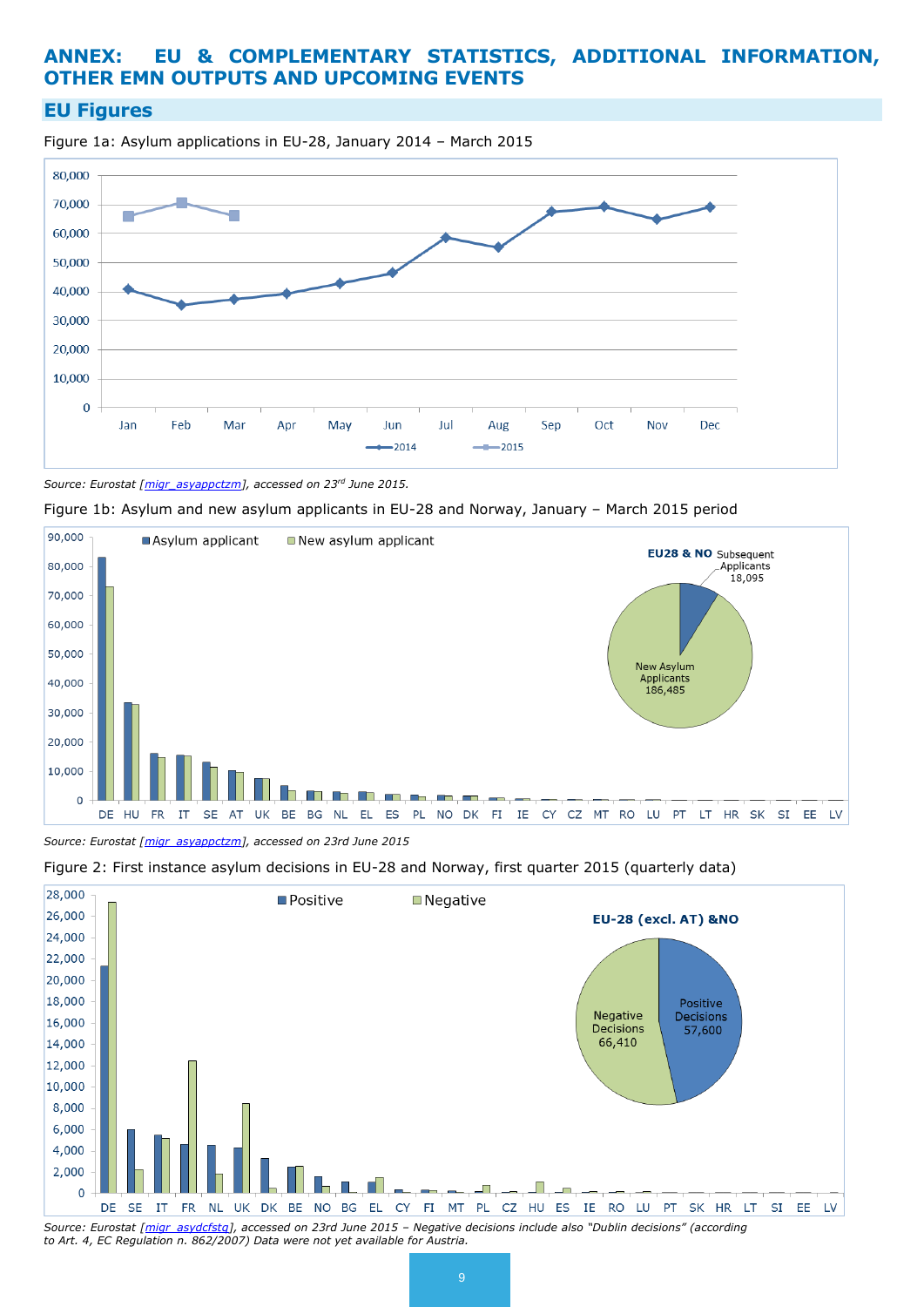



Source: FRONTEX FRAN Q4 2014 (October - December)

Figure 3b: Refused entry–Top nationalities (in %)



Figure 3c: Illegal stay - Top nationalities (in %) Figure 3d: Effective return-Top nationalities (in %)

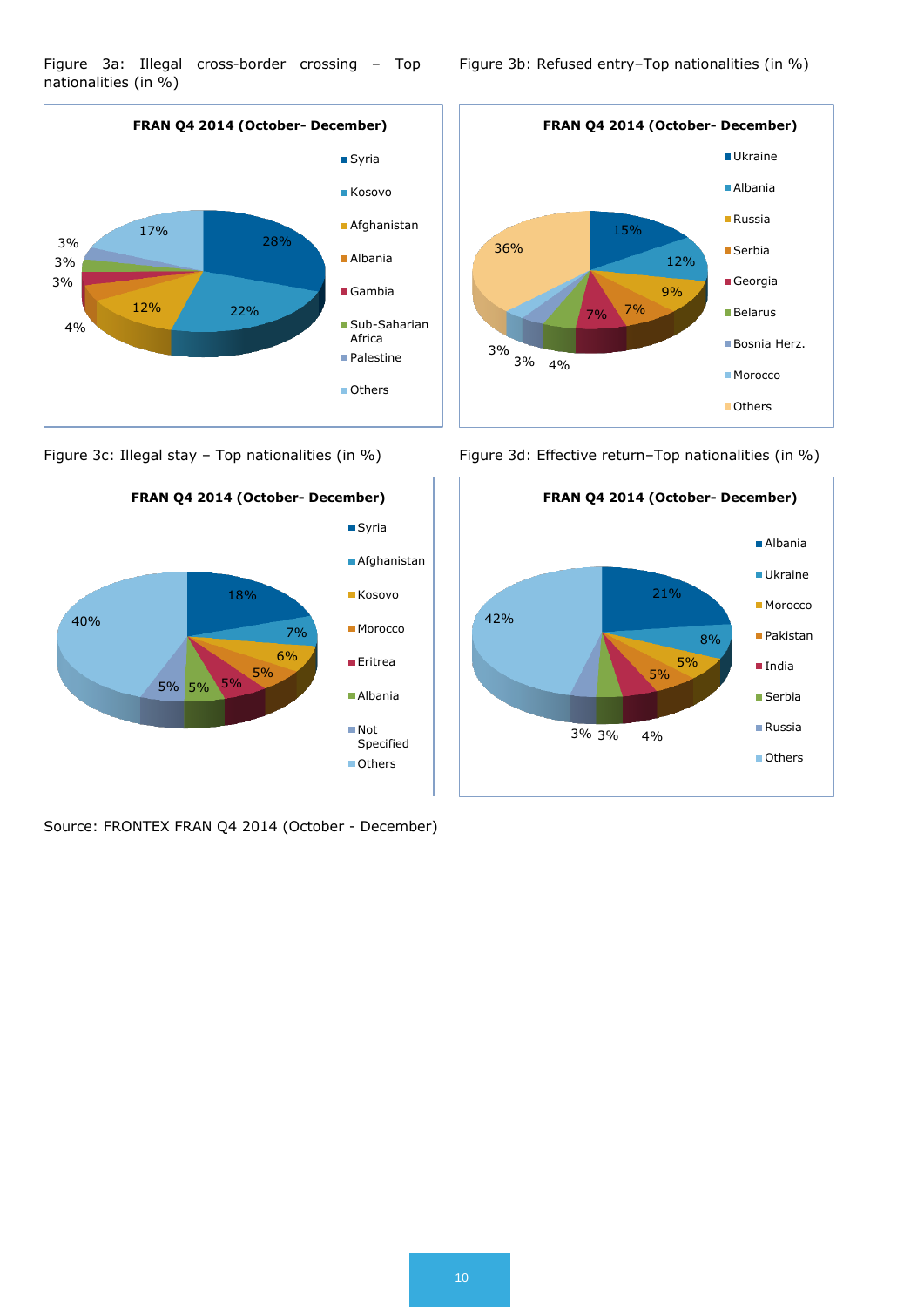# **Latest available national statistics**

#### **IMPLEMENTATION OF THE COMMON EUROPEAN ASYLUM SYSTEM**

- **Austria:** In the first quarter of 2015, Austria received 10,207 asylum applications. This is 2.5 times as many as in Q1 of 2014 and the numbers continue to increase. In the beginning of May, Austria received 230 asylum applications per day. Consequently, Austria's reception capacities are under constraint and due to a lack of reception facilities in the provinces, the federal initial reception facilities are overcrowded. As a result, during May, Austria set up tents as emergency accommodation.
- **Finland:** The [number of asylum seekers has increased](http://www.migri.fi/for_the_media/bulletins/press_releases/press_releases/1/0/the_number_of_asylum_seekers_has_increased_by_over_a_third_from_last_year_59918) by over a third in comparison to 2014. The number of people seeking asylum in Finland was 38% higher in January–April than in the same period in 2014. At the beginning of 2015, the average number of asylum seekers per month was 338, whereas in 2014, the figure was 245.
- **Poland:** Between 1<sup>st</sup> January 2015 and end of May 2015, nearly 2,000 asylum applications were recorded.
- **Slovak Republic:** the Migration Office published the [Statistical Report 2014](http://www.minv.sk/?statistiky-20) which contains an overview of the number of asylum applications, number of granted asylum or subsidiary protections and granted citizenships in 2014. The statistical report also includes data on nationalities, citizenships, age and unaccompanied minors.

#### **UNACCOMPANIED MINORS AND VULNERABLE GROUPS**

 **Sweden:** In 2014, almost 7,050 UAMs applied for asylum in Sweden, **representing the highest number among EU Member States.** In May 2015 a total of 1,157 asylum applications by UAMs were received. When compared to the overall number of asylum applicants coming to Sweden, UAMs now also stand for a much larger share than before. During the first five months of 2015, 14% of all asylum seekers were UAMs, whereas in 2014, the UAMs' share was 8.7% of all asylum applicants in Sweden.

#### **LEGAL MIGRATION & INTEGRATION**

- **Austria:** According to figures published by Statistics Austria in May 2015, a total of 1,925 people obtained Austrian citizenship from January to March 2015. The number of naturalizations has increased by 9.9% compared to the first quarter of 2014 (1,751 cases). 35.5% of the new citizens were born in Austria and more than a third (36.6%) were children under 18 years.
- **Finland:** According to [Finland's Annual Policy Report 2014](http://ec.europa.eu/dgs/home-affairs/what-we-do/networks/european_migration_network/reports/docs/annual-policy/2014/09a_finland_apr2014_part2_final_english_and_finnish.pdf), third-country nationals go to Finland for reasons related to family, employment and studying; hence only a small minority of people migrating to Finland are asylum seekers. The policy report and the **[statistical review](http://www.emn.fi/files/1166/EMN_Key_Figures_on_Immigration_2014.pdf)** published by the European Migration Network offer a unique and comprehensive overview of migration in Finland in 2014.
- ★ Italy: According to [official data from the Chamber of Commerce,](http://www.integrazionemigranti.gov.it/Attualita/News/Pagine/Unioncamere.aspx) in 2014 there were 335,000 firms established by migrants in Italy (1 out of 10 self-businesses). Data suggest that migrant's self-businesses are better equipped to face the economic crisis, compared to the Italian ones. The highest numbers of foreign entrepreneurs are from Morocco, followed by Chinese and Egyptian nationals. In 2014, the highest increase in the number of newly set-up businesses is due to Bangladeshi citizens (4,900).
- **Poland:** The year 2014 saw a [record-breaking number](https://emn.gov.pl/ese/news/12512,The-year-2014-saw-a-record-breaking-number-of-registered-employer-declarations.html) of registered employer declarations on the intention to entrust a job to a third-country national (so-called simplified system of employment of foreigners). Ca. 64% more declarations were registered in comparison to 2013. The increase is mostly due to a massive upsurge in number of declarations issued to Ukrainian citizens. This [tendency persisted](https://www.emn.gov.pl/esm/aktualnosci/12592,Utrzymuje-sie-wysoka-liczba-rejestrowanych-oswiadczen-pracodawcow.html) through the first quarter of 2015 - compared to the same reference period in 2014, the number of declarations rose by 150%. Also, from the beginning of 2015 to the end of May 2015 over 40 thousand applications for different types of residence permits were submitted, whereas in the entire year 2014 the numbers were around 65 thousand. This is due to situation in Ukraine and liberalisation of immigration law that took place in May 2014.

The number of [foreigners registered as unemployed](https://emn.gov.pl/ese/news/12509,The-number-of-unemployed-foreigners-is-on-decline.html) in poviat labour offices (0.21% of all registered unemployed persons) decreased by 13.4% by the end of 2014 when compared to the same period in 2014. Interestingly, in 2014 the number of unemployed foreigners fell despite the significant extension of the catalogue of foreigners entitled to apply for unemployment benefits.

 **United Kingdom:** The Office for National Statistics' published its report [Migration Statistics Quarterly](http://www.ons.gov.uk/ons/rel/migration1/migration-statistics-quarterly-report/may-2015/index.html) (produced with Home Office, Department for Work and Pensions and National Records of Scotland) on 21<sup>st</sup> May 2014 providing the latest national figures on UK migration flows.

#### **IRREGULAR MIGRATION AND RETURN**

 **Austria:** The number of alien smugglers increased from 352 (2013) to 511 (2014) and the number of smuggled aliens from 12,323 (2013) to 20,768 (2014). The number of persons having illegally entered or stayed decreased from 14,811 (2013) to 12,791 (2014). Most of the smuggled aliens came from Syria (6,510, 2013: 1,951), Afghanistan (4,069, 2013: 1,632), Kosovo (1,429, 2013: 690), Iraq (925, 2013: 256), and the Russian Federation (897, 2013: 1,661).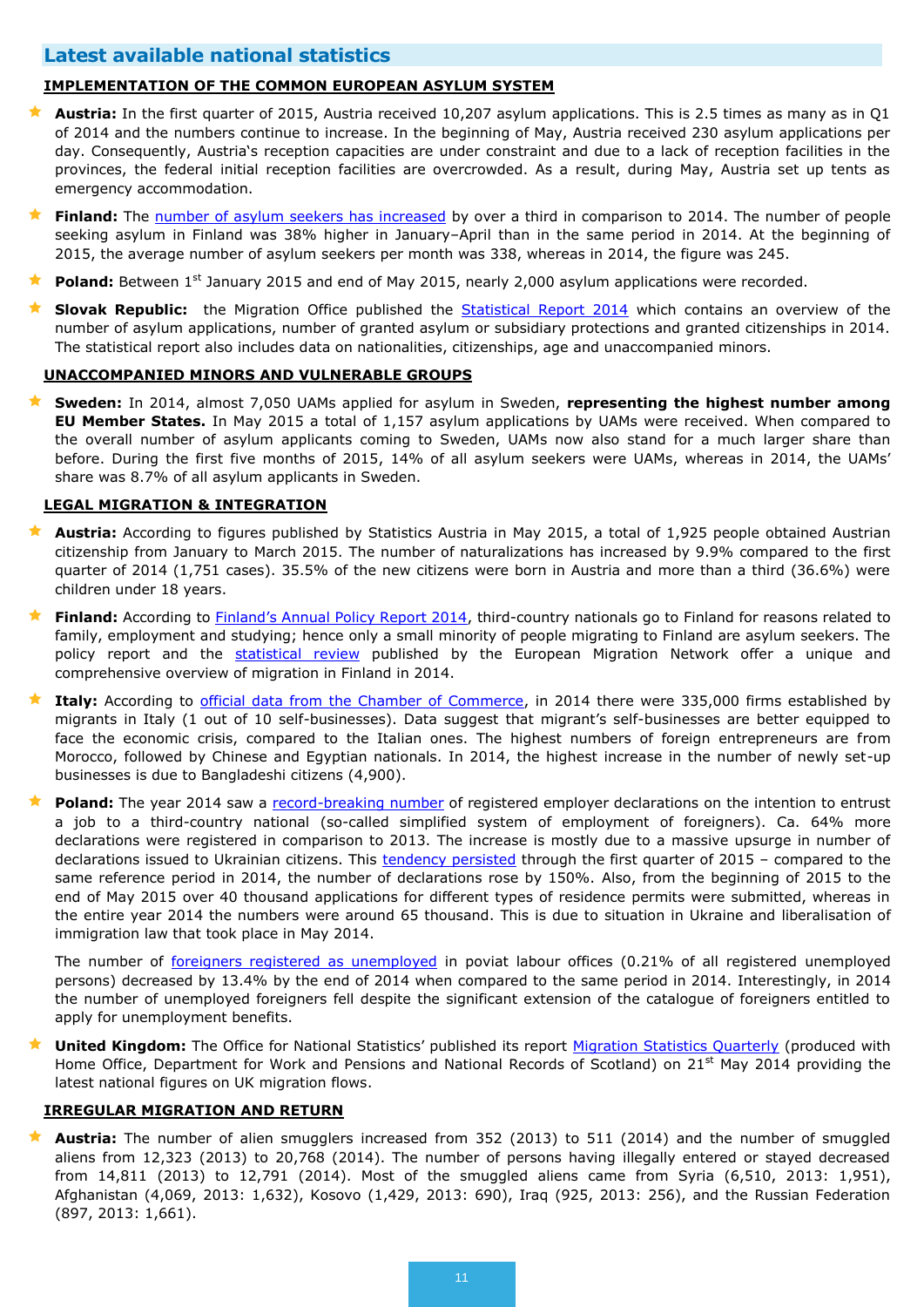- **Slovak Republic:** The Bureau of Border and Aliens Police of the Police Force Presidium published the 2014 Statistical [Overview of Legal and Illegal Migration in the Slovak Republic](http://www.minv.sk/swift_data/source/policia/uhcp/rocenky/rok_2014/Annual_Statistical_Overview_of_Legal_and_Illegal_Migration_in_the_Slovak_Republic_2014.pdf) which provides data on both legal and illegal migration including returns.
- **United Kingdom:** The Home Office's *[Immigration Statistics for the period January to March 2015](https://www.gov.uk/government/statistics/immigration-statistics-january-to-march-2015)* were published on 21<sup>st</sup> May 2015 providing the latest national figures on those subject to immigration control.

## **Updates on EU legislation transposition**

### **IMPLEMENTATION OF THE COMMON EUROPEAN ASYLUM SYSTEM**

- Austria: On 21<sup>st</sup> May 2015, an amendment to the Alien law 2015 was adopted by the National Council. The legal amendment, which will enter into force on 20<sup>th</sup> July 2015, aims to transpose the recast Asylum Procedures (2013/32/EU) and Reception Conditions (2013/33/EU) Directives.
- **Croatia:** A draft International and Temporary Protection Act was sent to legislative procedure to the Croatian Government. The Act aims to transpose the recast Asylum Procedures Directive (2013/32/EU) and the Reception Condition Directive (2013/33/EU) as well as to ensure the implementation of the Eurodac Regulation (EU) No.603/2014, Dublin III Regulation (EU) No.604/2014 and the Implementing Regulation (EU) No.118/2014.
- Luxembourg: On 6<sup>th</sup> February 2015, a bill on the reception of applicants for international protection was filed in Luxembourg to transpose the recast Reception Conditions Directive (2013/33/EU) into national law. Similarly, but on 19<sup>th</sup> February 2015, a bill on international protection and temporary protection was filed to transpose the recast Asylum Procedures Directive (2013/32/EU). In order not to impair the legibility of text and for the sake of legal consistency, the authors of the bill have opted for a repeal of the amended Law of 5 May 2006 on the right of asylum and complementary forms of protection.
- **Slovak Republic:** The National Council adopted the amendments to the Act on Asylum which refers to the transposition of the recast Asylum Procedures (2013/32/EU) and Reception Conditions (2013/33/EU) Directives. The Amendment will enter into effect on 20<sup>th</sup> July 2015.

#### **LEGAL MIGRATION**

 **Croatia:** Amendments to the Ordinances on stay and work of highly-qualified third-country nationals and on the method of determining the conditions of entry and residence in Croatia for citizens of the Member States of the European Economic Area and their family members and family members of Croatian nationals, as well as ordinance on the status and employment of foreigners on amendments came into force on 11 April 2015. ('' Official Gazette '' No. 38/2015.)

#### **IRREGULAR MIGRATION AND RETURN**

 **Croatia:** The Regulation on Free Legal Aid during Expulsion and Return of Foreigners ("Official Gazette", No. 28/14), has been implemented since February 2015.

## **Other EMN outputs and upcoming events (see also the [EMN website\)](http://ec.europa.eu/dgs/home-affairs/what-we-do/networks/european_migration_network/events/index_en.htm)**

- **Estonia:** On 13<sup>th</sup> May 2015, the EE NCP organised its 5<sup>th</sup> international Migration Forum on challenges to resettlement. Estonia has so far not taken part in refugee resettlement and relocation activities; therefore the event to looked into the experience of other countries as Ireland, Italy, Finland and Lithuania, in order to understand the impact of resettlement (and relocation) on the receiving society. The conference focused on the selection criteria of resettled refugees, challenges to integrate refugees and possible security threats posed by refugees and immigrants.
- Finland: The FI NCP organised a seminar called ["The Best Interest of the Child in Migration Processes"](http://www.emn.fi/ajankohtaista/summary_-_emn-seminar_on_the_best_interest_of_the_child_in_migration_processes) on the 6<sup>th</sup> May 2015. The starting point for the seminar was the EMN study on "Policies, Practices and Data on Unaccompanied Children in 2014". The aim of the seminar was for the EMN to approach the subject from many different angles in order to gain a good overview, e.g. practitioners from the Finnish Immigration Service legal guardians of children, and international actors, such as the Red Cross.
- **France:** On 30th June 2015 the FR NCP organised its annual national conference on the topic: "Unaccompanied Minors in France and in the EU".
- **Italy:** The Ministry of Interior in collaboration with the National Research Council (CNR) and the Centre for Social Investment Studies (CENSIS), organised a national conference entitled "A strategy for the future: multilevel governance policies for migrant integration" on the  $18<sup>th</sup>$  and  $19<sup>th</sup>$  June 2015. The event, which was attended by 350 participants, including representatives of the Italian Regions, Municipalities and beneficiaries of the European Fund for the integration of third-country nationals (EIF), provided an opportunity to discuss future immigration and integration challenges, as well as an analysis of the interventions so far implemented under EIF.
- **The Netherlands:** The NL NCP organised on the 25<sup>th</sup> June 2015 a national conference on 'Economic Migration' given the increasing interest in attracting talent, high-skilled migrants, start-ups, business people and investors, the conference hence aimed at discussing the latest approach in economic migration across the EU.
- **Norway:** on 12<sup>th</sup> June 2015 the NO NCP organised its V EMN national conference, on this occasion the conference topic was "Resettlement: Regional Solutions and Humanitarian Assistance". The conference aimed to present and